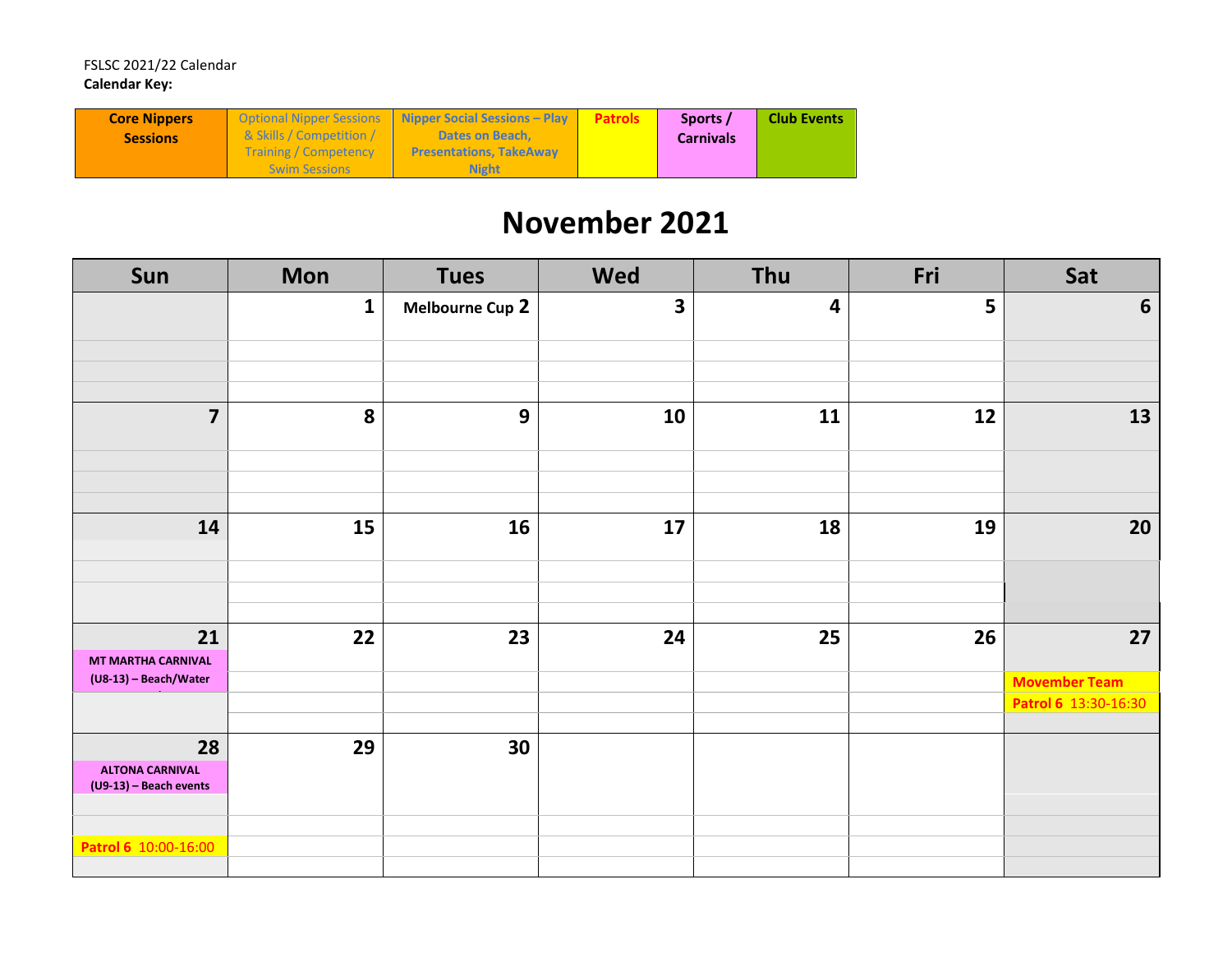## **December 2021**

| Sun                                                          | <b>Mon</b>                                 | <b>Tues</b>                                               | <b>Wed</b>                                     | Thu                                                   | Fri                                                   | Sat                       |
|--------------------------------------------------------------|--------------------------------------------|-----------------------------------------------------------|------------------------------------------------|-------------------------------------------------------|-------------------------------------------------------|---------------------------|
|                                                              |                                            |                                                           | $\mathbf{1}$                                   | $\overline{2}$                                        | 3                                                     | $\overline{4}$            |
|                                                              |                                            |                                                           |                                                |                                                       |                                                       | Patrol 7 13:30-16:30      |
|                                                              |                                            |                                                           |                                                |                                                       |                                                       |                           |
|                                                              |                                            |                                                           |                                                |                                                       |                                                       |                           |
| 5                                                            | 6                                          | $\overline{\mathbf{z}}$                                   | 8                                              | 9                                                     | 10                                                    | 11                        |
| Patrol 7 10:00-16:00                                         |                                            |                                                           |                                                |                                                       |                                                       | Patrol 1 13:30-16:30      |
|                                                              |                                            |                                                           |                                                |                                                       |                                                       |                           |
|                                                              |                                            |                                                           |                                                |                                                       |                                                       |                           |
| 12                                                           | 13                                         | 14                                                        | 15                                             | 16                                                    | 17                                                    | 18                        |
| Patrol 1 10:00-16:00                                         |                                            |                                                           |                                                |                                                       |                                                       | Patrol 2 13:30-16:30      |
|                                                              |                                            |                                                           |                                                |                                                       |                                                       |                           |
|                                                              |                                            |                                                           |                                                |                                                       |                                                       |                           |
|                                                              |                                            |                                                           |                                                |                                                       |                                                       |                           |
|                                                              | 20                                         |                                                           |                                                |                                                       |                                                       |                           |
| 19                                                           |                                            | 21                                                        | 22                                             | 23                                                    | Christmas Eve 24                                      | Christmas Day 25          |
| Patrol 2 10:00-16:00                                         |                                            |                                                           |                                                |                                                       |                                                       | <b>OBSERVATION PATROL</b> |
|                                                              |                                            |                                                           |                                                |                                                       |                                                       |                           |
|                                                              |                                            |                                                           |                                                |                                                       |                                                       |                           |
|                                                              | Christmas Day (Pub Hol)                    | <b>Boxing Day (Pub Hol)</b>                               |                                                |                                                       |                                                       |                           |
| Boxing Day 26                                                | 27                                         | 28                                                        | 29                                             | 30                                                    | New Year's Eve 31                                     |                           |
|                                                              | 9am - WELCOME TO<br><b>COUNTRY @ FSLSC</b> |                                                           |                                                |                                                       |                                                       |                           |
| Patrol 3 10:00-17:30                                         | Patrol 2 10:00-17:30                       | Patrol 1 10:00-17:30                                      |                                                |                                                       |                                                       |                           |
| <b>NIPPERS AGM &amp; Coaches</b><br>Briefing 4pm @ FSLSC     | <b>Nippers' Session 1</b><br>$(10-12)$     | <b>Nippers' Session 2</b><br>$(10-12)$                    | <b>Nippers' Session 3</b><br>$(10-12)$         | <b>Nippers' Session 4</b><br>$(10-12)$                | <b>Nippers' Session 5</b><br>$(10-12)$                |                           |
|                                                              |                                            | <b>River Swim (2pm)-TBC</b>                               |                                                | <b>Nippers Play Date 3pm</b>                          | <b>Nippers Skills/Comp Trng</b><br><b>Session 3pm</b> |                           |
| <b>Collect Requested Nipper</b><br><b>Gear Packs (3-4pm)</b> | <b>Comp Swim Prof 3pm</b>                  | <b>Comp Swim Prof 3pm</b><br><b>Nippers Play Date 3pm</b> | Nippers Skills/Comp<br><b>Trng Session 3pm</b> | <b>Nippers Skills/Comp</b><br><b>Trng Session 3pm</b> | <b>NYE Function (TBC)</b>                             |                           |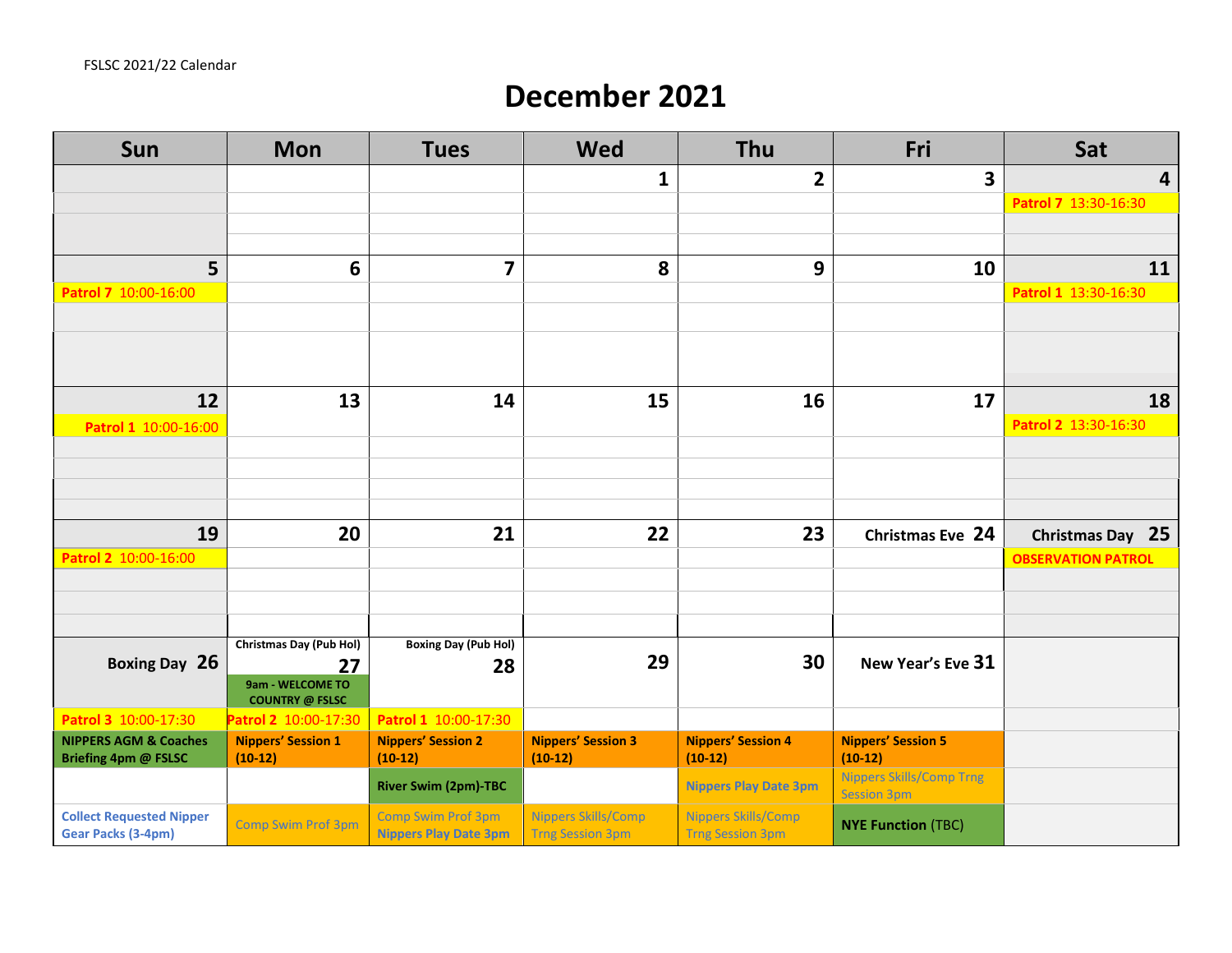## **January 2022**

| Sun                                                                           | <b>Mon</b>                        | <b>Tues</b>                       | Wed                                      | Thu                            | Fri                         | Sat                        |
|-------------------------------------------------------------------------------|-----------------------------------|-----------------------------------|------------------------------------------|--------------------------------|-----------------------------|----------------------------|
| 30                                                                            | 31                                |                                   |                                          |                                |                             | New Year's Day 1           |
| Patrol 2 10:00-16:00                                                          |                                   |                                   |                                          |                                |                             | Patrol 6 10:00-17:30       |
|                                                                               |                                   |                                   |                                          |                                |                             |                            |
|                                                                               |                                   |                                   |                                          |                                |                             |                            |
|                                                                               |                                   |                                   |                                          |                                |                             |                            |
|                                                                               |                                   |                                   |                                          |                                |                             | <b>Door Knock (TBC)</b>    |
|                                                                               | New Years' Day (Pub Hol)          |                                   |                                          |                                |                             |                            |
| $\overline{2}$                                                                | 3                                 | 4                                 | 5                                        | 6                              | $\overline{\mathbf{z}}$     | 8                          |
| Patrol 4 10:00-17:30                                                          | <b>PINK PATROL</b><br>10:00-17:30 |                                   |                                          |                                |                             | Patrol 1 13:00-17:30       |
|                                                                               | <b>Nippers' Session 6</b>         | <b>Nippers CLUB CHAMPS</b>        | <b>Nippers' Session 7 &amp;</b>          | <b>Nippers Skills/CompTrng</b> |                             |                            |
|                                                                               | $(10-12)$                         |                                   | <b>March Past &amp; Farewells</b>        | For Cosy Cnr @ 10-12           | <b>COSY CORNER CARNIVAL</b> |                            |
|                                                                               | <b>Nippers Play Date 3pm</b>      | <b>Nippers Presentation &amp;</b> | <b>CFA Community Session</b>             | <b>New Members Drinks</b>      | (U8-13) - Beach/Water       | <b>LORNE PIER TO PUB</b>   |
|                                                                               | LUAU (U18 event) TBC              | <b>Nippers T/A Night 5-9</b>      | @ FSLSC                                  | 5pm @ Sunset Bar               |                             |                            |
|                                                                               |                                   |                                   | <b>AGM/Coaches Drinks</b><br>@ 4pm - TBC |                                |                             |                            |
| 9                                                                             | 10                                | 11                                | 12                                       | 13                             | 14                          | 15                         |
| Patrol 2 10:00-17:30                                                          |                                   |                                   |                                          |                                |                             | Patrol 4 13:00-17:30       |
|                                                                               |                                   |                                   |                                          |                                |                             |                            |
| Tim Gates Fun Run (11am)                                                      |                                   |                                   |                                          |                                |                             | <b>Ladies Luncheon</b>     |
|                                                                               |                                   |                                   |                                          |                                |                             |                            |
| 16                                                                            | 17                                | 18                                | 19                                       | 20                             | 21                          | 22                         |
| Patrol 1 10:00-17:30                                                          |                                   |                                   |                                          |                                |                             | Patrol 6 13:00-17:30       |
|                                                                               |                                   |                                   |                                          |                                |                             | <b>MORDIALLOC CARNIVAL</b> |
|                                                                               |                                   |                                   |                                          |                                |                             | (U8-13) - Beach/Water      |
| 23                                                                            | 24                                | 25                                | <b>Australia Day 26</b>                  | 27                             | 28                          | 29                         |
| Patrol 3 10:00-17:30                                                          |                                   |                                   | Patrol 7 10:00-17:30                     |                                |                             | Patrol 2 13:30-16:30       |
|                                                                               |                                   |                                   |                                          |                                |                             |                            |
| <b>VSRL OPEN SURFBOATS</b><br><b>CHAMPIONSHIPS</b> @<br><b>Fairhaven SLSC</b> |                                   |                                   |                                          |                                |                             |                            |